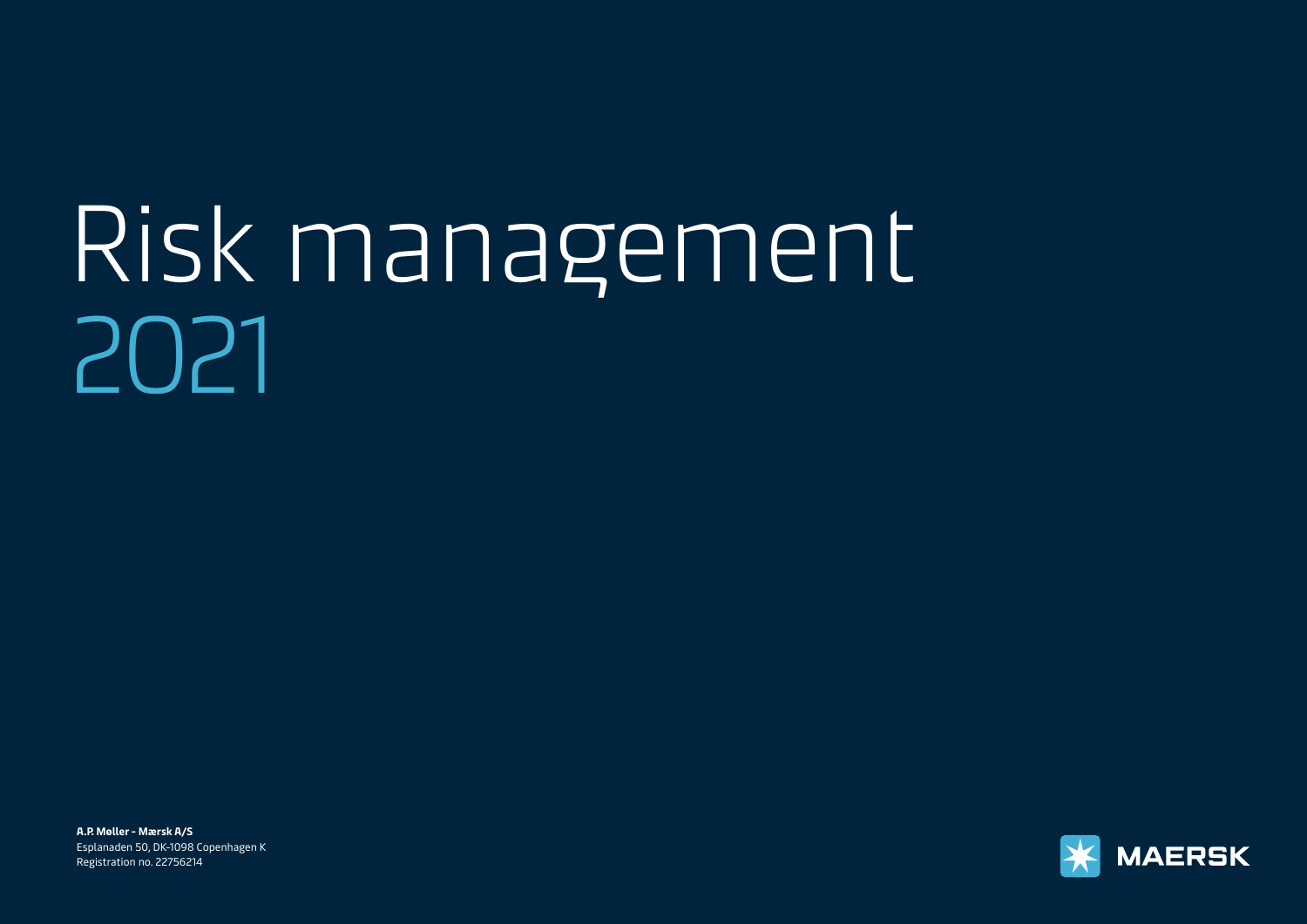# <span id="page-1-0"></span>Navigating risks **Risk management**

Risk management at A.P. Moller - Maersk is focused to support the strategic objectives in the medium term and ensure the longevity in the long term. A.P. Moller - Maersk's Enterprise Risk Management framework enables a consistent approach to the identification, management and oversight of key risks, allowing a holistic and meaningful comparison of the risks faced and how they are managed across the company's footprint.

## **Identifying A.P. Moller - Maersk's risks**

Using the enterprise risk management framework, all A.P. Moller - Maersk brands and functions identify the key risks that could affect their strategy and operations. In parallel, key risks to the company's business objectives are identified through interviews with executives. Finally, emerging risks to the company's longer-term value drivers are identified through an externally facilitated workshop with executives. The risks identified are then consolidated into an enterprise-wide risk landscape and validated for relevance and significance by the Risk & Compliance Committee. After final consolidation, the risk landscape is reviewed by the Executive Leadership Team, who determine the key risks for the company and the emerging risks that warrant detailed analysis to understand their potential impact. These risks are then submitted to the Audit Committee and the Board of Directors.

## **Managing A.P. Moller - Maersk's risks**

Each key risk is assigned an executive owner who is accountable for the management of the risks, including confirmation that adequate controls are in place and that the necessary action plans are implemented to bring or keep the key risk within acceptable levels, if not already the case. To provide adequate oversight, key risk developments and mitigation progress are monitored and reported on throughout the year. Quarterly in-dept reviews of the status of the key risks and their mitigation are conducted in the management teams and various oversight fora such as the Risk & Compliance Committee and the quarterly performance reviews. In addition, the Audit Committee conducts deep dive sessions with executive risk owner throughout the year on selected key risks. **Figure 1** presents an overview of A.P. Moller - Maersk's process and governance structures, including the Risk & Compliance Committee and Audit Committee/Board of Directors.

# **Figure 1**  Overview of governance structure



# Strengthening A.P. Moller - Maersk's ERM framework

## **In 2021, A.P. Moller - Maersk has:**

- Strengthened the **integration of ERM into strategy review and business planning**
- Strengthened the **risk oversight** through the Risk & Compliance Committee and quarterly performance reviews
- Conducted a **training programme** to develop A.P. Moller - Maersk's global risk community.

## **Key improvement projects underway consist of:**

- Developing a comprehensive and operational **risk appetite framework** for the company
- Implementing a global risk tool allowing A.P. Moller - Maersk to have single source of risk and assurance data
- Assessing the impact of the **climate-related risks and opportunities** to meet future requirements and aligned with TCFD.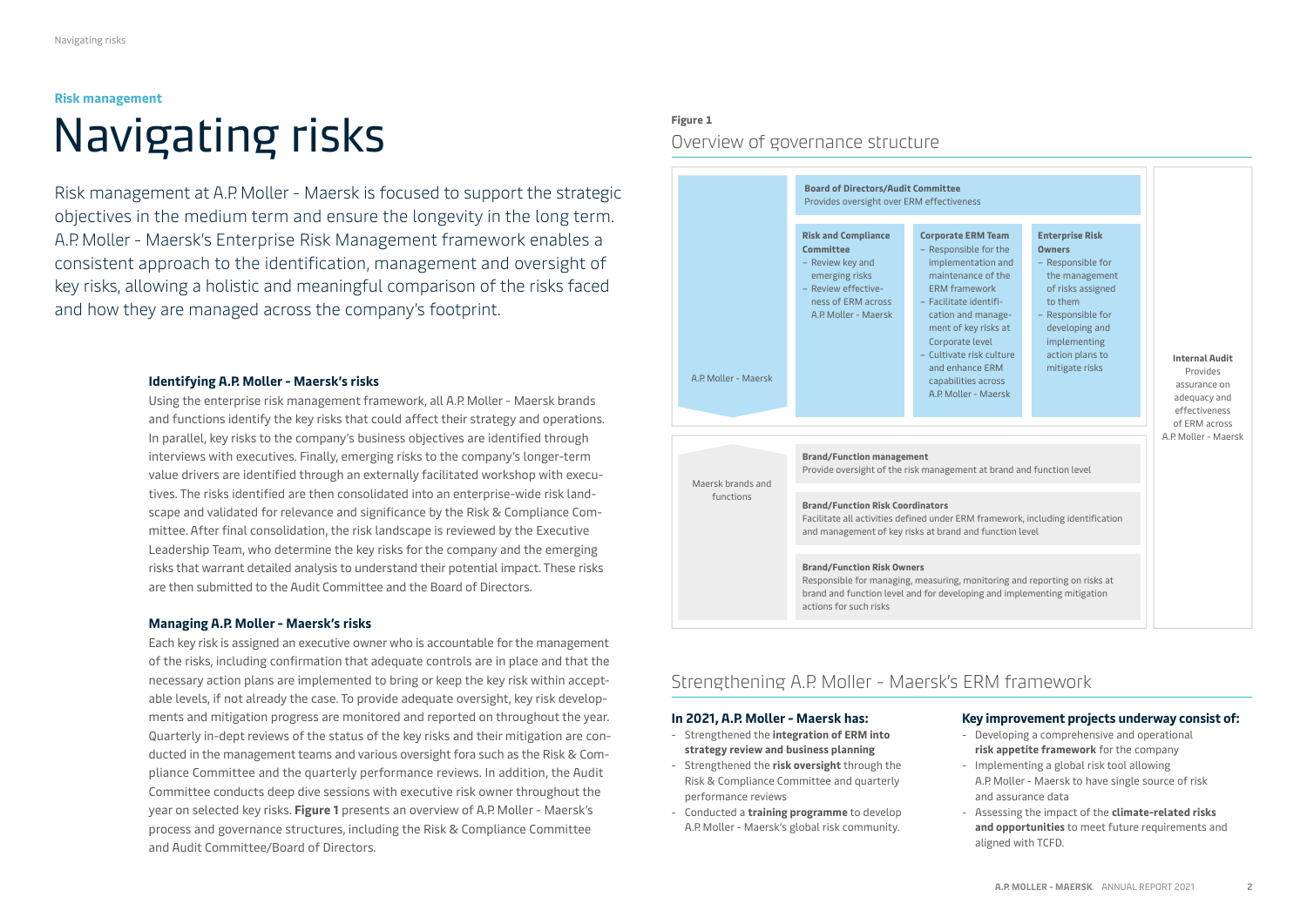# Key risks to the business plan

**Customer service level** Inability to deliver a superior service level to customers

A.P. Moller - Maersk categorises risks into four different areas to provide the appropriate level of governance and oversight to effectively manage these risks. A.P. Moller - Maersk considers risks both individually and collectively to fully

# Strategic

| Risks associated with |  |  |  |  |  |  |
|-----------------------|--|--|--|--|--|--|
| current and future    |  |  |  |  |  |  |
| business plans and    |  |  |  |  |  |  |
| strategies            |  |  |  |  |  |  |
|                       |  |  |  |  |  |  |

# Operational

Risks associated with business activities and operations, procedures, people and systems

## **Cyber attack** External or internal attack resulting in service unavailability or data breach

**2.**

**4.**

**1.**

## **5. People safety and security** Failure to ensure the safety and security of A.P. Moller - Maersk's

employees

**3.**

**Process standardisation & technology roadmap**  Failure or serious delay in the standardisation of end-to-end processes and execution of technology roadmap

# **7.**

**6.**

**Strategic hubs**  Shutdown of strategic hubs resulting in significant network disruption

**Mergers and acquisitions integration**  Failure to integrate a major acquisition

## **8. Organisational capabilities** Inability to attract and scale the right workforce matching business demand

expectations

**9.**

**Decarbonisation** Failure to decarbonise A.P. Moller - Maersk's end-to-end supply chain at a speed that meets investors and customers'

# **Figure 2**  A.P. Moller - Maersk's key risks

understand its risk landscape. The company quantifies key risks and the risk portfolio to understand how they may impact the performance of its business plan and budget and to have an objective basis for monitoring how the key risks trend compared to risk appetite. The quantification of the risk portfolio takes into consideration diversification benefits in the portfolio. The majority of the key risks determined for 2022 remain as they were in 2021, and the only new risk is a risk around shutdown of strategic hubs.



# Compliance

Financial

Risks associated with potential financial losses and/or insolvency

Risks associated with non-compliance with rules and/or policies

## **10. Legal and regulatory compliance** Being hit by a large compliance case

**Ocean industry collapse** Financial loss from Ocean freight rate collapse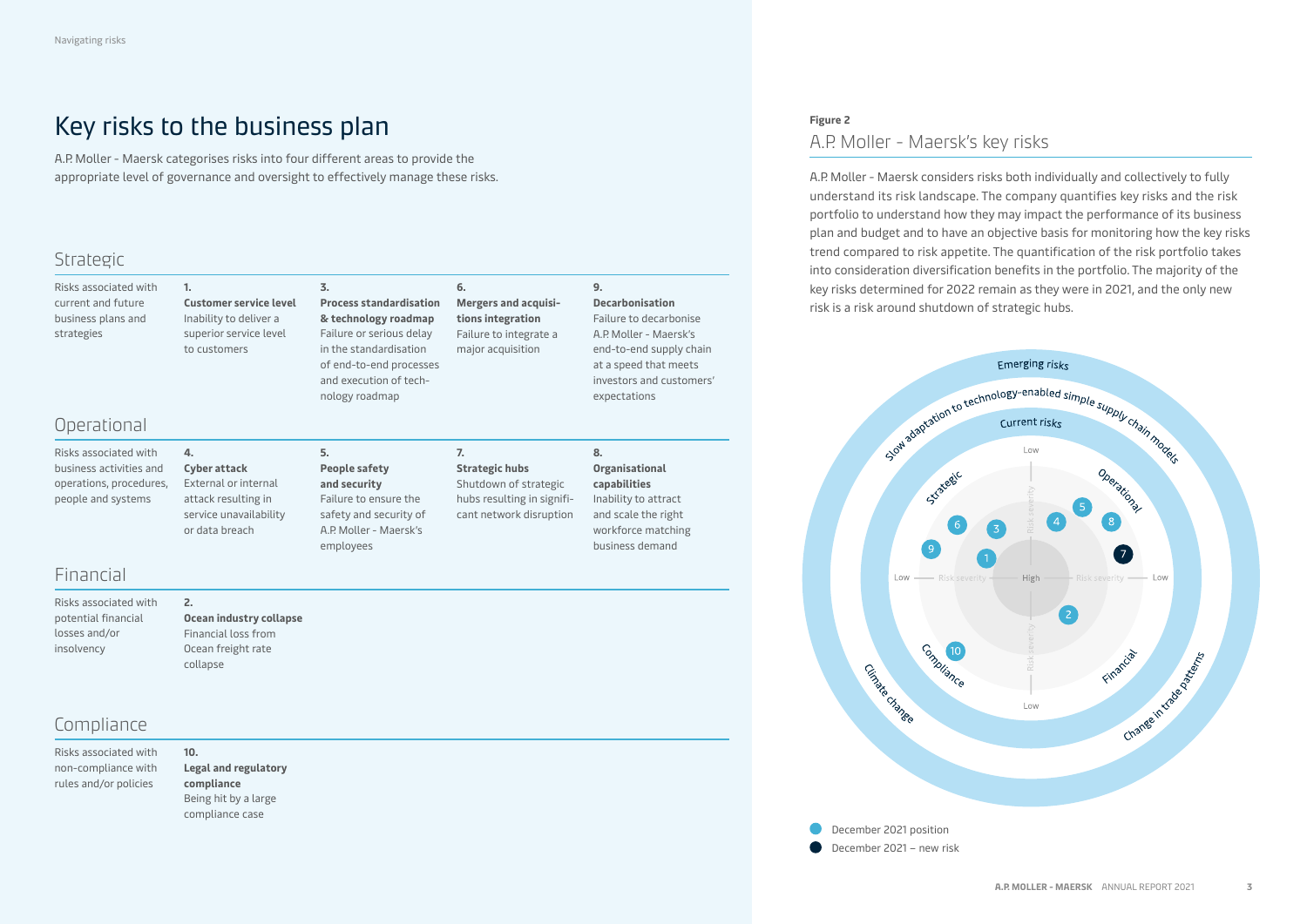# <sup>1</sup> Customer service level Risk owner: **CEO of Ocean & Logistics** Year-on-year risk movement: **Stable** Risk category: **Strategic**

#### **What is this risk**

The success of A.P. Moller - Maersk's integrator strategy depends on customers' trust and confidence in A.P. Moller - Maersk to fulfil their endto-end supply chain needs through superior and consistent service levels. A failure to do so would be a reputation risk and weaken the foundation of A.P. Moller - Maersk's integrator strategy.

#### **How we manage it**

A.P. Moller - Maersk has launched several transformation projects to mitigate this risk and progress towards the distinct delivery promises. The company is improving the business processes and systems to deliver the delivery promises, with service levels being monitored to mitigate adverse developments.

A.P. Moller - Maersk has limited levers to impact the overall demand for container shipping and cannot influence the market rates. With the continuing development of differentiated value propositions, agile network, increased focus on cost leadership and a growing long-term contracts portfolio, the company will all-else-equal continue to reduce the

#### **Target tolerance**

A.P. Moller - Maersk targets a high schedule reliability which is best among peers, a minimal impact on customers from commercial overbooking, consistent performance of delivery promises to customers, and a high Net Promoter Score from customers.

A.P. Moller - Maersk anticipates a normalisation of freight rates, but the targeted freight rates remain above pre-COVID levels reflecting a less volatile

#### **Scenario**

Excessive demand for capacity and port congestion due to lack of labour combined with ineffective demand forecast and cargo management causes deterioration of service levels and customer dissatisfaction and impacts the company's brand reputation and financial performance.

# <sup>2</sup> Ocean industry collapse Risk owner: **CEO of Ocean & Logistics** Year-on-year risk movement: **Stable** Risk category: **Financial**

#### **What is this risk**

Added capacity from planned new ship buildings and normalisation of the existing supply-demand imbalance due to expected easing of supply chain congestion could lead to a rapid collapse in Ocean freight rates.

# <sup>3</sup> Process standardisation & technology roadmap Risk owners: **CEO of Ocean & Logistics, CTIO** Year-on-year risk movement: **Decreased** Risk category: **Strategic**

#### **What is this risk**

A serious delay or failure to standardise core endto-end business processes and execute the technology roadmap to achieve A.P. Moller - Maersk's growth vision as an end-to-end integrator of global logistics.

| $\sim$ owners. CLO or ocean $\alpha$ Logistics, |  |  |  |  |
|-------------------------------------------------|--|--|--|--|
|                                                 |  |  |  |  |

#### **How we manage it**

exposure.

**How we manage it**

To achieve the right customer and business outcomes, A.P. Moller - Maersk has implemented several mechanisms to accelerate process standardisation and technology modernisation and monitor progress and process governance and cross-functional collaboration.

#### **Target tolerance**

**Target tolerance**

industry overall.

A.P. Moller - Maersk targets operational excellence in addressing customers end-to-end supply chain needs, through effective integration of business products, standardised processes and technology platforms.

### **Scenario**

A severe contraction of Ocean industry due to excess capacity combined with rapid decrease in ocean freight rates causes lower cash flow generation and distraction to A.P. Moller - Maersk's strategy execution.

#### **Scenario**

Delay or failure to implement digitised and standardised supply chain solutions due to misalignment between business and technology causes loss of digital competitive advantage and customer dissatisfaction and impacts company's reputation and financial performance.

# <sup>4</sup> Cyber-attack Risk owner: **CTIO** Year-on-year risk movement: **Decreased** Risk category: **Operational**

#### **What is this risk**

As A.P. Moller - Maersk becomes increasingly digitalised, more devices and control systems are connected online resulting in a wider technology surface. This, compounded with ever-increasing external threat capabilities, puts more pressure on systems to be cyber threat resilient. A cyber-attack could lead to severe operational disruption and/or data breaches.

#### **How we manage it**

A.P. Moller - Maersk continues to execute its cyber security programme, strengthen business continuity plans and enhance its cyber threat resilience. Over the recent years, the company has enhanced capabilities to control impact through appropriate preparedness and response procedures.

#### **Target tolerance**

A.P. Moller - Maersk aims to avoid a material cyber-attack through increased threat intelligence and response capabilities, and builds digital resilience with business segments, third parties and wider supply chains.

## **Scenario**

Increased direct or indirect attacks on A.P. Moller - Maersk's brands, third-party partners or parts of company's network due to digitisation, threat sophistication and/or vulnerabilities from newly M&A environments cause severe business disruption and loss of customer trust.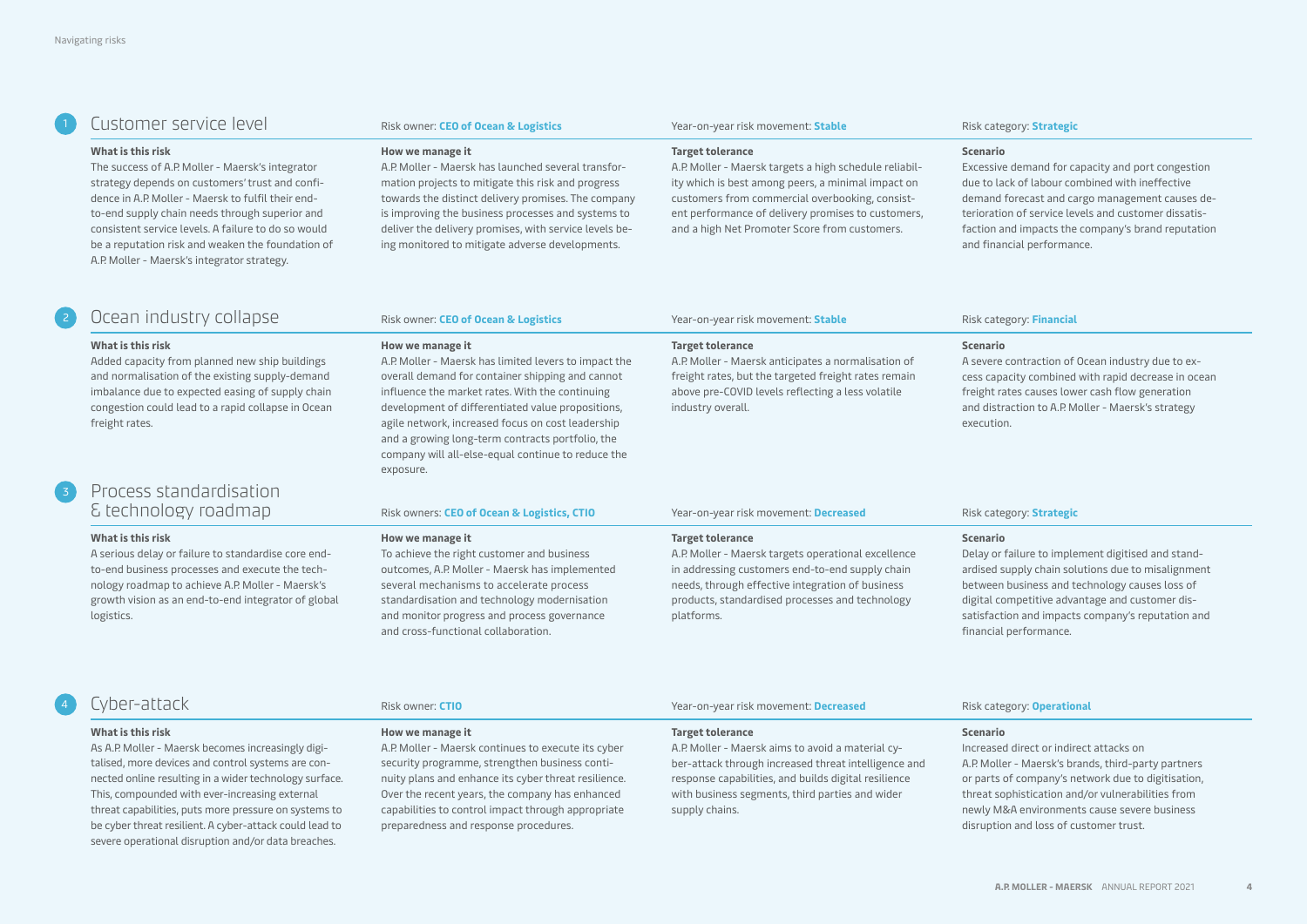# <sup>5</sup> People safety and security Risk owner: **CEO of APM Terminals** Year-on-year risk movement: **Stable** Risk category: **Operational**

#### **What is this risk**

Many of A.P. Moller - Maersk employees and external contractors work in high-risk business operations and geographies, exposing them to safety and security risks. The accelerated expansion into Logistics & Services increases the risk due to new areas of operations and new geographies.

#### **How we manage it**

A.P. Moller - Maersk continues to drive personal engagement from leaders to ensure sufficient prioritisation of people safety and security. The company continues to embed a unified safety and resilience framework in the business operation systems, including for M&As and its integration.

A.P. Moller - Maersk has a dedicated post-merger integration office equipped with capabilities to assist the business in effectively managing M&A integrations. A comprehensive M&A integration framework has been implemented covering all commercial and functional aspects. The integration process is strongly linked to a well-structured M&A target identification, due diligence

#### **Target tolerance**

A.P. Moller - Maersk targets a high level of duty of care towards people through strong safety and security standards, awareness of same in all business areas and a mature safety culture across the organisation.

A.P. Moller - Maersk aims to have adequate capabilities and effective processes to warrant that substantial M&As are integrated successfully and on time to realise the anticipated benefits as planned.

#### **Scenario**

Serious incidents due to lack of adequate safety standards or security intelligence and failure to embed a duty of care culture in day-to-day business operations cause injuries and fatalities and damage to brand reputation.

# Mergers and acquisitions integration Risk owner: **CFO** Year-on-year risk movement: **Stable** Risk category: **Strategic**

#### **What is this risk**

A key driver to Logistics & Services growth is the expansion of product and people capabilities through M&As. Some of the acquisitions might be substantial, and if A.P. Moller - Maersk fails to integrate those, it may derail the execution of the integrator strategy.

#### and synergy identification process.

# Shutdown of strategic hubs

#### **What is this risk**

Hub terminals that handle transhipments are a critically important part of A.P. Moller - Maersk's supply chain management network. The network could be disrupted for a prolonged period if a strategic hub completely shuts down and there are no options to reroute cargo.

# <sup>8</sup> Organisational capabilities Risk owner: **Chief People Officer** Year-on-year risk movement: **Stable** Risk category: **Operational**

#### **What is this risk**

A.P. Moller - Maersk's strategy to become a global integrator of container logistics requires the right capabilities. Inability to attract and retain skilled staff will impact the ambition to deliver a logistics-based, digitally transformed business model to support the integrator strategy.

## Risk owners:

**How we manage it**

## **CEO of Ocean & Logistics, CEO of APM Terminals** Year-on-year risk movement: **New risk** Microsoft Risk category: Operational

#### **How we manage it**

A.P. Moller - Maersk has business continuity and contingency plans to manage disruption to network and terminal operations. A central coordination body is in place to handle largescale disruption events that cut across multiple trades and geographies. Mitigation strategies to prevent labour strikes, equipment breakdowns, etc. are in place for terminal operations and embedded into terminal business operating system.

#### **Target tolerance**

**Target tolerance**

A.P. Moller - Maersk aims to have adequate and effective disruption contingency plans to ensure that a shutdown of strategic hubs does not significantly deteriorate service levels and delivery promises to customers.

## **Scenario**

A failure to successfully integrate a major acquisition due to inadequate integration approach, lack of internal processes or capabilities, or cultural differences cause value destruction in the form of unrealised synergies

## **Scenario**

Shut-down of a strategic hub due to labour strikes, cyber-attack, major accident, extreme weather events, state emergency, pandemic, etc. causes disruption to the Ocean network and impacts service level to customers.

#### **How we manage it**

A.P. Moller - Maersk has acquired new and diverse capabilities and skillsets, especially for Logistics & Services and technology. The company continues to build competencies through functional and leadership programmes targeted capability sourcing matching the business needs, and a strong employee value proposition.

#### **Target tolerance**

A.P. Moller - Maersk targets to be an employer of choice able to attract and retain qualified talent and skills that are highly engaged and committed to the company's values, goals and objectives.

## **Scenario**

A.P. Moller - Maersk's strategy execution is hampered by lack of adequate organisational capabilities essential to match business needs and rapid shifts in external business, technology, and regulatory environment.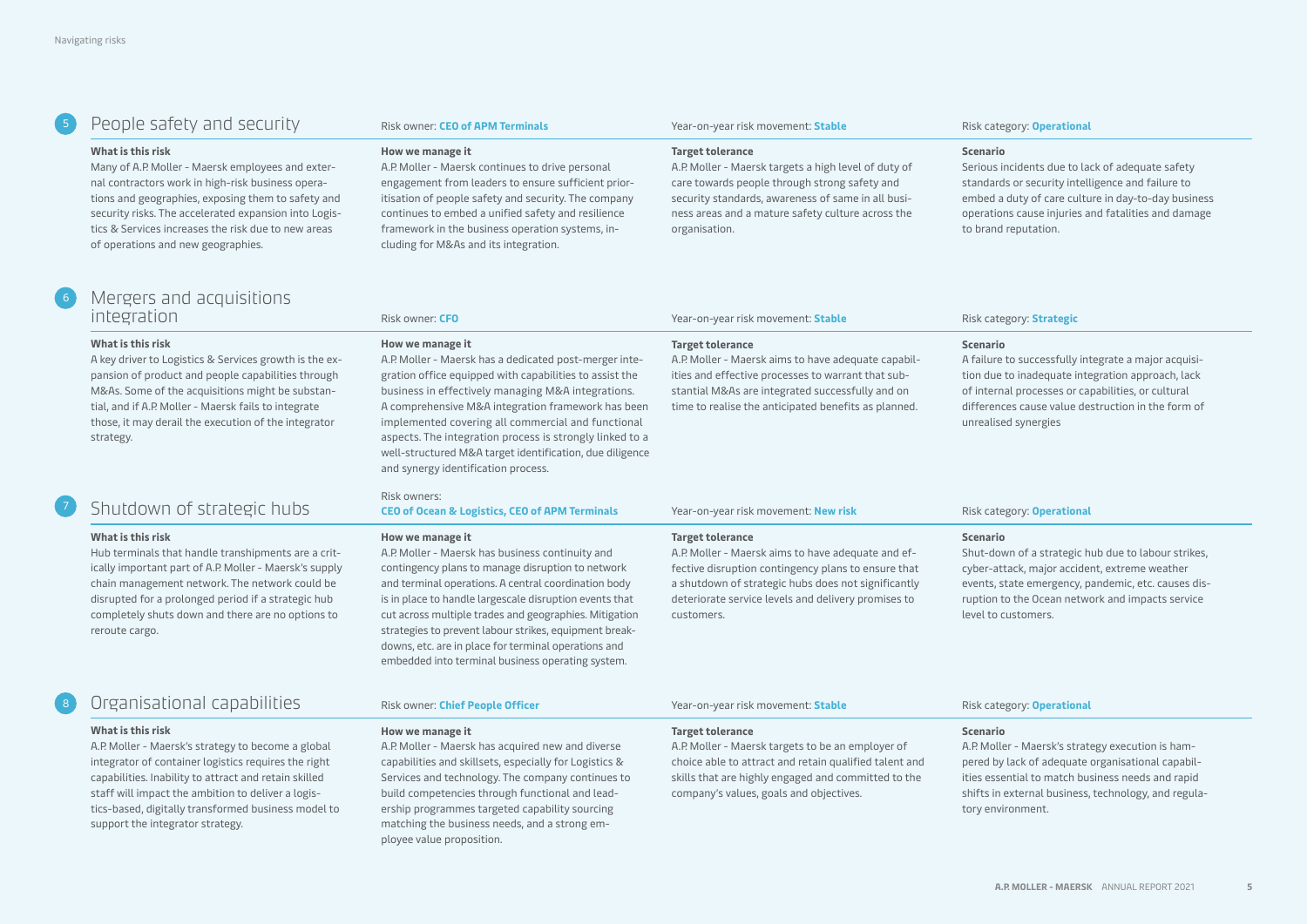## <sup>9</sup> Decarbonisation Risk owner: **CEO of Fleet & Strategic Brands** Year-on-year risk movement: **Stable** Risk category: **Strategic**

#### **What is this risk**

Decarbonisation has become business critical and a licence to operate. It is critical for A.P. Moller - Maersk to decarbonise its end-to-end supply chain at a speed that meets customers' and investors' expectations.

#### **How we manage it**

A.P. Moller - Maersk has a dedicated decarbonisation function to drive the decarbonisation agenda. The company's new accelerated 2040 decarbonisation vision is in line with the ambition of its customers. The first 13 methanol-powered vessels have been ordered, and the supply of green fuels for the first feeder vessel has been secured. Work on a roadmap for landside decarbonisation (and air) is in progress.

#### **Target tolerance**

A.P. Moller - Maersk targets achievement of its decarbonisation vision by innovating supply chain solutions and accelerating its decarbonisation initiatives to drive credibility towards the customers and investors.

#### **Scenario**

Uncertainty around the direction of future sustainable fuel market developments, unavailability of sufficient amounts of green fuel, and customers' reluctance to adopt sustainable supply chain solutions causes delay in realising A.P. Moller - Maersk's decarbonisation vision.

#### Risk owner:

### **General Counsel & Head of Corporate Affairs** Year-on-year risk movement: **Stable** Risk category: **Strategic**

#### **What is this risk**

The legal and regulatory landscape in which A.P. Moller - Maersk operates is becoming increasingly complex, and the company could be subject to compliance cases in connection with violations of anti-corruption laws, anti-trust regulations, international sanctions and/or data privacy.

Legal and regulatory compliance

#### **How we manage it**

A.P. Moller - Maersk has a subject matter expert in each compliance area and a robust compliance programme designed to fulfil the global requirements. The company has implemented many initiatives to improve focus and emphasis on compliance training and awareness.

## **Target tolerance**

A.P. Moller - Maersk is committed to ensuring compliance with all applicable laws and regulations in all the countries where it operates.

## **Scenario**

A violation of compliance regulation, including stemming from a newly acquired company, could cause severe reputational damage and substantial legal fines, damages and costs.

# Changes to the key risks

#### The **process standardisation & technology**

**roadmap** risk has decreased due to progress of the technology modernisation roadmap, and comprehensive plans built for the process standardisation agenda, underpinned by strong focus and commitment from the Executive Leadership Team.

The overall risk level for a **major cyber-attack** has decreased due to the enhanced capability to control impact and brand damage through preparedness and response activity procedure, albeit the likelihood of an attack has increased amid developments in the external threat environment and expansion of the attack surface due to digitisation, vulnerabilities across IT landscape and newly acquired companies.

The legal and regulatory **compliance risk** now addresses not only the compliance with anti-corruption laws, competition laws, and international sanctions but also the compliance with data privacy regulations across different geographies.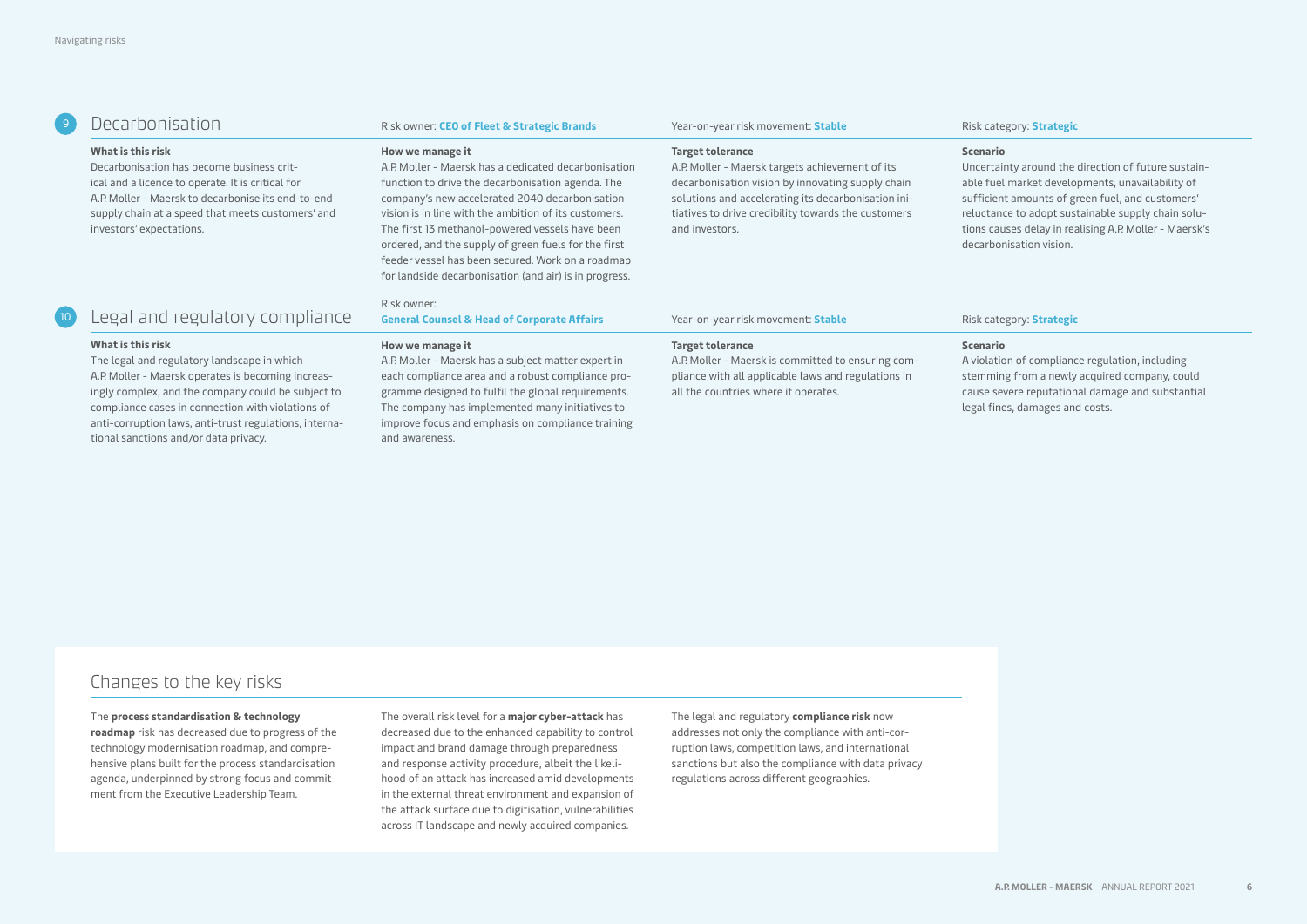# Looking beyond the planning period

A.P. Moller - Maersk looks beyond the business planning horizon and assesses emerging risks in a 5-15 years' perspective. This is to spot threats or opportunities to the long-term value drivers in a timely manner. An emerging risk radar is established based on prevailing megatrends seen through different lenses (figure 3). One or two emerging risks are then selected for analysis to better understand their potential implications for the logistics industry and for A.P. Moller - Maersk. For 2022 three emerging risks that could potentially impact the company in the longer term were selected for focus. Climate change was selected for a detailed analysis, the outcome of which will drive articulation and implementation of mitigating strategies.

## **1. Climate change**

The physical impacts of climate change may affect A.P. Moller - Maersk's land-based assets and operations and the supply chains it operates. A.P. Moller - Maersk is conducting an in-depth analysis to understand and manage the risks from the physical effects of climate change. As underscored by the latest Intergovernmental Panel on Climate Change (IPCC) report, August 2021, the risks are real, and there is a need for a detailed analysis of their potential impact on A.P. Moller - Maersk. The analysis includes assessment of climate scenarios and their impact on company's operations in relevant locations, i.e. the land-based assets, the extended infrastructure on which the company depends and the vessel operations. Further studies are planned to examine the impact of climate change on the supply chains it operates. Besides addressing the need to understand the impact of the physical effects of climate change on the business, the study will also enable A.P. Moller - Maersk to expand and enhance the disclosure on climate related risks and opportunities in line with Task Force on Climate-related Financial Disclosures (TCFD) recommendations.

## **2. Slow adaptation to technology-enabled simple supply chain models**

A.P. Moller - Maersk's integrator strategy depends on customers demanding simplified supply chain models. A lagging adoption of technology-enabled simple solutions could make the strategy irrelevant. Supply chains today are characterised by series of complex processes. Increased globalisation and shifting consumers demand add further complexities to supply chains. In response to these complexities, companies have started to adopt and utilise advanced technologies to transform and simplify their supply chains and enhance the customer experience. A.P. Moller - Maersk is advancing its strategy to digitise the customer interface and product offerings. However, if A.P. Moller - Maersk does not move fast and remain ahead of its peers in developing solutions aligned with its integrator strategy and customer demands, A.P. Moller - Maersk may not be able to provide superior value propositions to its customers.

## **3. Change in trade patterns**

A.P. Moller - Maersk business model is global and dependent on the global economy and international trade. Consequently, fundamental changes in trade patterns could expose the current business model to risk. COVID-19 has led companies to revisit their supply chain models and evaluate alternative models to meet customer needs through more resilience and diversification (e.g. dual sourcing, near shoring etc.). Customer behaviours are also changing with an increased push for climate and social goals and opportunities arising from technology potentially leading to avoidance of long-haul transportation and manufacturing closer to market. Further, rising nationalism, populism, and protectionism (e.g. USA/China decoupling) could imply a retreat from globalisation towards an increased regionalisation of trade patterns.

# **Figure 3**  Emerging risks radar



1. Climate change

- 2. Slow adaptation to technology-enabled simple supply chain models
- 3. Change in trade patterns